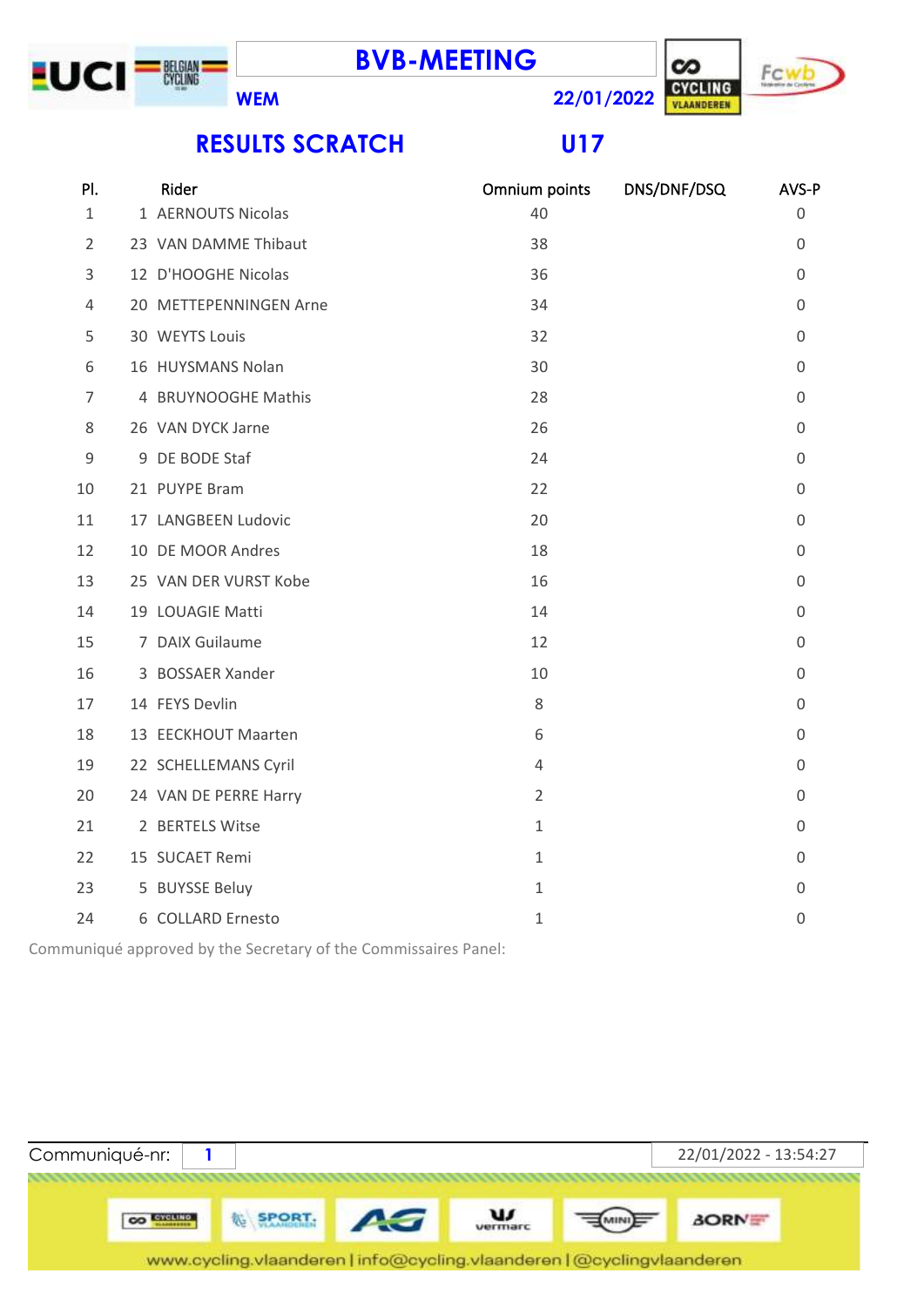



**RESULTS SCRATCH U19 - EL/U23**

| PI.            | Rider                   | Omnium points | DNS/DNF/DSQ | AVS-P          |
|----------------|-------------------------|---------------|-------------|----------------|
| $\mathbf{1}$   | 51 VAN GUCHT Yoran      | 40            |             | $\Omega$       |
| $\overline{2}$ | 47 SLAETS Yorick        | 38            |             | 0              |
| 3              | 37 BERTELS Jasper       | 36            |             | 0              |
| 4              | 43 L'EAU Michiel        | 34            |             | 0              |
| 5              | 52 VAN OUDENHOVE Stian  | 32            |             | $\Omega$       |
| 6              | 46 PICOUX Justin        | 30            |             | 0              |
| 7              | 35 BAERT Basiel         | 28            |             | 0              |
| 8              | 39 CHINTINNE Tom        | 26            |             | 0              |
| 9              | 45 NUYTTENS Thibaud     | 24            |             | $\overline{0}$ |
| 10             | 42 GOVAERT Tanghi       | 22            |             | $\Omega$       |
| 11             | 50 VAN GOGH Xander      | 20            |             | 0              |
| 12             | 36 BAETEN Rube          | 18            |             | 0              |
| 13             | 49 VAN DEN TROOST Witse | 16            |             | 0              |
| 14             | 54 VERMEULEN Milan      | 14            |             | 0              |
| 15             | 41 FRANKISH Jasper      | 12            |             | 0              |
| 16             | 55 VERTOMMMEN Ian       | 10            |             | 0              |
| 17             | 38 BOELEN Victor        | 8             |             | 0              |
| 18             | 40 DE COSTER Jani       | 6             |             | 0              |
| PI.            | Rider                   | Omnium points | DNS/DNF/DSQ | AVS-P          |
| 1              | 65 SENRAME Arthur       | 40            |             | 0              |
| $\overline{2}$ | 60 DEMAN Brem           | 38            |             | $\overline{0}$ |
| 3              | 67 WERNIMONT Nicolas    | 36            |             | $\Omega$       |
| 4              | 63 RAES Renzo           | 34            |             | 0              |
| 5              | 62 NUYTTENS Sébastien   | 32            |             | 0              |

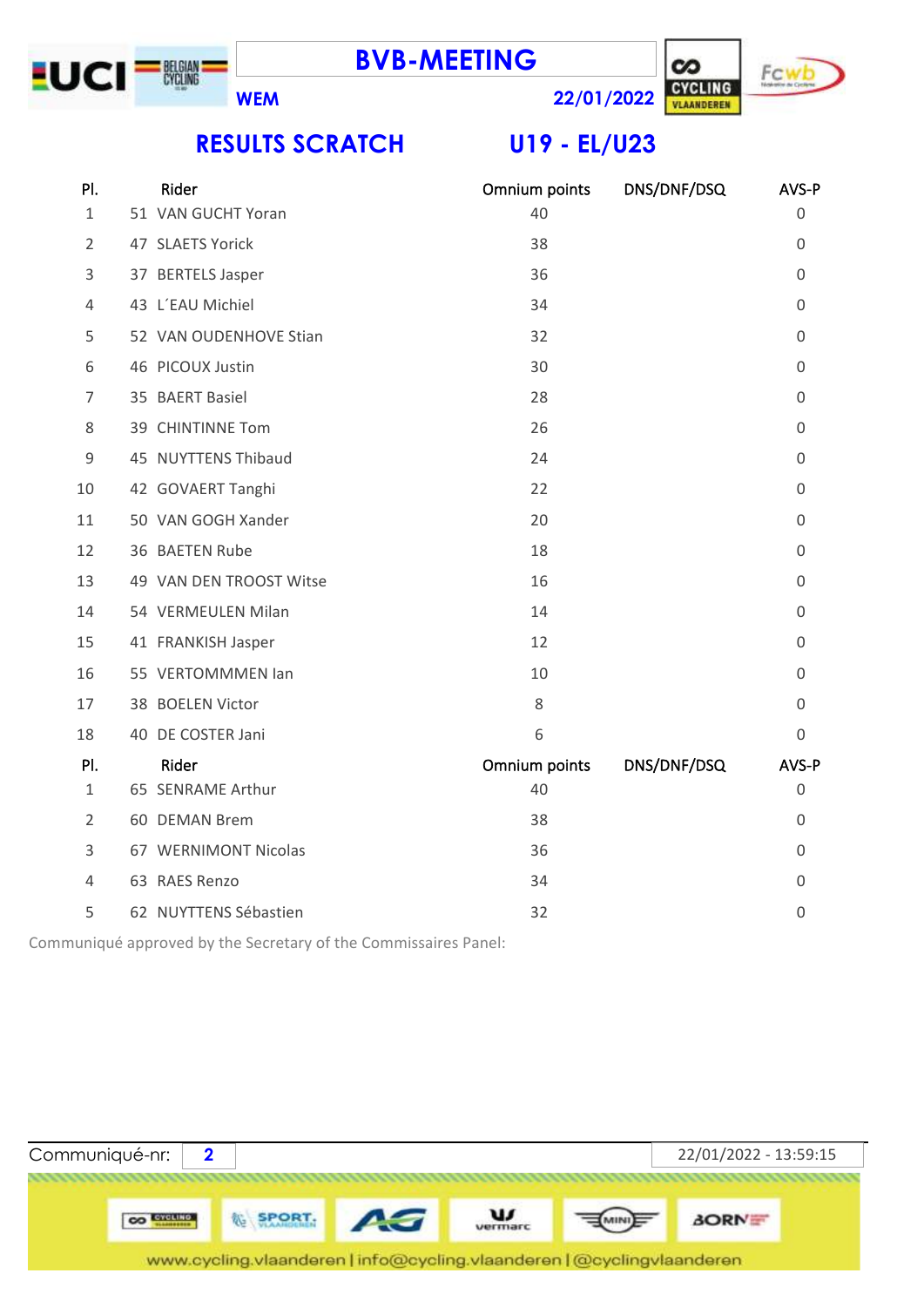

**BVB-MEETING**



**WEM 22/01/2022**

## **RESULTS TEMPORACE U17**

| PI.                     |                | Rider                      | Spr.                | FinishO        |                     | Lap Points          |                                             | Total               | Omn.           | <b>DNS</b>               | Omn.              | AVS P.      |
|-------------------------|----------------|----------------------------|---------------------|----------------|---------------------|---------------------|---------------------------------------------|---------------------|----------------|--------------------------|-------------------|-------------|
|                         |                |                            | Won                 | rder           | $+/+$               | $-/-$               | <b>Balance</b>                              | <b>Points</b>       | P.             | <b>DNF</b><br><b>DSQ</b> | Points<br>(Place) |             |
| $\mathbf{1}$            | $\mathbf{1}$   | <b>AERNOUTS Nicolas</b>    | $\overline{7}$      | 11             | $\Omega$            | $\Omega$            | $\Omega$                                    | $\overline{7}$      | 40             |                          | 80(1)             | $\Omega$    |
| $\overline{2}$          | 16             | <b>HUYSMANS Nolan</b>      | 3                   | $\mathbf{1}$   | $\mathbf 0$         | $\mathbf 0$         | $\mathsf{O}\xspace$                         | 3                   | 38             |                          | 68(3)             | $\Omega$    |
| 3                       | 21             | <b>PUYPE Bram</b>          | 3                   | 17             | $\Omega$            | $\Omega$            | $\mathsf{O}$                                | 3                   | 36             |                          | 58(7)             | $\Omega$    |
| 4                       | 26             | <b>VAN DYCK Jarne</b>      | $\mathbf{1}$        | 3              | $\mathsf{O}\xspace$ | $\mathbf 0$         | $\mathsf{O}\xspace$                         | $\mathbf{1}$        | 34             |                          | 60(5)             | $\Omega$    |
| 5                       | 23             | <b>VAN DAMME Thibaut</b>   | $\mathbf{1}$        | 4              | $\Omega$            | $\overline{0}$      | $\mathbf 0$                                 | $\mathbf{1}$        | 32             |                          | 70(2)             | $\Omega$    |
| 6                       | 12             | D'HOOGHE Nicolas           | $\mathbf{1}$        | 13             | $\Omega$            | $\mathsf{O}\xspace$ | $\mathbf 0$                                 | $\mathbf{1}$        | 30             |                          | 66(4)             | $\Omega$    |
| $\overline{\mathbf{z}}$ | 30             | <b>WEYTS Louis</b>         | $\mathsf{O}\xspace$ | $\overline{2}$ | $\mathsf{O}\xspace$ | $\mathsf{O}\xspace$ | $\mathsf{O}\xspace$                         | $\mathbf 0$         | 28             |                          | 60(6)             | $\mathbf 0$ |
| 8                       | 19             | <b>LOUAGIE Matti</b>       | $\mathsf{O}\xspace$ | 5              | $\Omega$            | $\mathsf{O}\xspace$ | $\mathbf 0$                                 | $\Omega$            | 26             |                          | 40 (11)           | $\Omega$    |
| 9                       | 9              | DE BODE Staf               | $\mathsf{O}\xspace$ | 6              | $\mathsf{O}\xspace$ | $\mathbf 0$         | $\mathsf{O}\xspace$                         | $\mathbf 0$         | 24             |                          | 48 (9)            | $\Omega$    |
| 10                      | 25             | VAN DER VURST Kobe         | $\Omega$            | $\overline{7}$ | $\Omega$            | $\Omega$            | $\mathsf{O}\xspace$                         | $\Omega$            | 22             |                          | 38 (12)           | $\Omega$    |
| 11                      | 20             | <b>METTEPENNINGEN Arne</b> | $\mathsf{O}\xspace$ | 8              | $\mathsf{O}\xspace$ | $\mathbf 0$         | $\mathbf 0$                                 | $\mathbf 0$         | 20             |                          | 54(8)             | $\Omega$    |
| 12                      | 4              | <b>BRUYNOOGHE Mathis</b>   | $\mathbf 0$         | 9              | $\mathsf{O}\xspace$ | $\mathsf{O}\xspace$ | $\mathsf{O}\xspace$                         | $\mathbf 0$         | 18             |                          | 46 (10)           | $\Omega$    |
| 13                      | 3              | <b>BOSSAER Xander</b>      | $\mathsf{O}\xspace$ | 10             | $\Omega$            | $\overline{0}$      | $\mathsf{O}\xspace$                         | $\mathbf 0$         | 16             |                          | 26(15)            | $\Omega$    |
| 14                      | 10             | <b>DE MOOR Andres</b>      | $\mathsf{O}\xspace$ | 12             | $\mathsf{O}\xspace$ | $\mathbf 0$         | $\mathsf{O}\xspace$                         | $\mathbf 0$         | 14             |                          | 32(13)            | $\mathbf 0$ |
| 15                      | $\overline{7}$ | <b>DAIX Guilaume</b>       | $\Omega$            | 16             | $\Omega$            | $\overline{0}$      | $\mathbf 0$                                 | $\Omega$            | 12             |                          | 24(16)            | $\Omega$    |
| 16                      | 5              | <b>BUYSSE Beluy</b>        | $\mathsf{O}\xspace$ | 18             | $\mathbf 0$         | $\mathsf{O}\xspace$ | $\mathbf 0$                                 | $\mathbf 0$         | 10             |                          | 11(17)            | $\Omega$    |
| 17                      | 17             | <b>LANGBEEN Ludovic</b>    | $\Omega$            | 19             | $\Omega$            | $\mathsf{O}\xspace$ | $\mathsf{O}$                                | $\Omega$            | 8              |                          | 28(14)            | $\Omega$    |
| 18                      | 24             | VAN DE PERRE Harry         | $\mathbf 0$         | 20             | $\mathbf 0$         | $\overline{0}$      | $\mathsf{O}\xspace$                         | $\mathsf{O}\xspace$ | 6              |                          | 8(19)             | $\Omega$    |
| 19                      | $\overline{2}$ | <b>BERTELS Witse</b>       | $\mathsf{O}\xspace$ | 21             | $\mathbf 0$         | $\mathsf{O}\xspace$ | $\mathsf{O}\xspace$                         | $\mathbf 0$         | $\overline{4}$ |                          | 5(21)             | $\Omega$    |
| 20                      | 14             | <b>FEYS Devlin</b>         | $\overline{0}$      | 22             | $\mathbf 0$         | $\overline{0}$      | $\mathbf 0$                                 | $\mathbf 0$         | $\overline{2}$ |                          | 10(18)            | $\Omega$    |
| 21                      | 13             | <b>EECKHOUT Maarten</b>    | $\mathsf{O}\xspace$ | 23             | $\mathbf 0$         | $\mathsf{O}\xspace$ | $\mathbf{0}$                                | $\mathbf 0$         | $\mathbf{1}$   |                          | 7(20)             | $\Omega$    |
| 22                      | 15             | <b>SUCAET Remi</b>         | $\Omega$            | 14             | $-20$               | $\mathsf{O}\xspace$ | $-20$                                       | $-20$               | $\mathbf{1}$   |                          | 2(23)             | $\Omega$    |
| 23                      | 22             | <b>SCHELLEMANS Cyril</b>   | $\mathsf{O}\xspace$ | 24             | $-20$               | $\mathsf{O}$        | $-20$                                       | $-20$               | $\mathbf{1}$   |                          | 5(22)             | $\mathbf 0$ |
| 24                      | 6              | <b>COLLARD Ernesto</b>     | 0                   | 15             | $-40$               | $\Omega$            | $-40$                                       | $-40$               | $\mathbf{1}$   |                          | 2(24)             | $\mathbf 0$ |
|                         |                |                            |                     |                |                     |                     | <b>SPRINTPOINTS (sprintnr - backnumber)</b> |                     |                |                          |                   |             |

| 21<br>13<br>$\mathbf{1}$<br>12<br>5<br>$\mathbf{1}$<br>9<br>1                     |
|-----------------------------------------------------------------------------------|
|                                                                                   |
| $\vert 1 \vert$<br>14<br> 21 <br><b>10</b><br>$\overline{2}$<br>$6 \quad 1$<br>16 |
| $7 \quad 1 \quad 11$<br>$1 \quad 15$<br>$\sim$ 21<br><b>16</b>                    |
| 12 23<br>26<br><b>16</b><br>8<br>$\vert$ 1<br>16                                  |

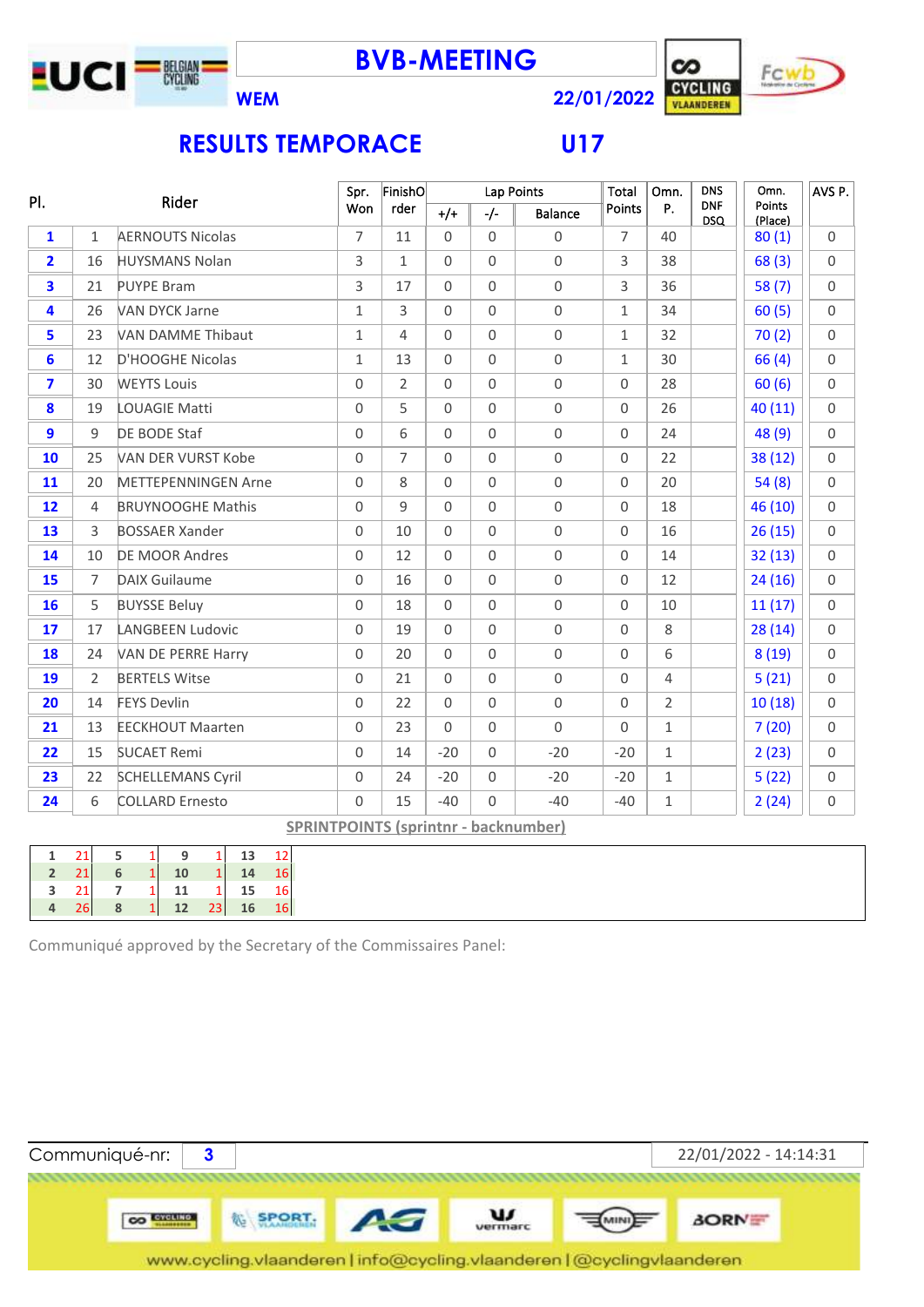



**WEM 22/01/2022**

## **RESULTS TEMPORACE**

|  | <b>U19 - EL/U23</b> |  |
|--|---------------------|--|

| PI.<br>Rider<br><b>DNF</b><br>Points<br>P.<br>Won<br>rder<br>Points<br>$+/-$<br>$-/-$<br><b>Balance</b><br><b>DSQ</b><br>(Place)<br><b>VAN GUCHT Yoran</b><br>9<br>1<br>9<br>10<br>$\Omega$<br>$\mathbf 0$<br>$\mathbf 0$<br>40<br>51<br>80(1)<br>$\mathsf{O}\xspace$<br>2<br>43<br>L'EAU Michiel<br>6<br>$\Omega$<br>$\Omega$<br>6<br>38<br>72(6)<br>14<br>3<br><b>SLAETS Yorick</b><br>$\mathsf{O}\xspace$<br>47<br>$\overline{4}$<br>21<br>0<br>$\mathbf 0$<br>4<br>36<br>74(5)<br>$\mathbf 0$<br>4<br>37<br><b>BERTELS Jasper</b><br>$\overline{2}$<br>20<br>$\Omega$<br>$\mathbf 0$<br>$\overline{2}$<br>34<br>70(7)<br>PICOUX Justin<br>$-20$<br>5<br>46<br>3<br>$\overline{2}$<br>$-20$<br>$\mathbf 0$<br>$-17$<br>32<br>62(10)<br>39<br>$\mathbf{1}$<br>$\overline{3}$<br>$-20$<br>$-20$<br>$-19$<br>30<br>56(12)<br>6<br><b>CHINTINNE Tom</b><br>$\Omega$<br>7<br>$-20$<br>$-19$<br>52<br>VAN OUDENHOVE Stian<br>$\mathbf{1}$<br>17<br>$-20$<br>$\Omega$<br>28<br>60(11)<br>8<br>35<br><b>BAERT Basiel</b><br>$\Omega$<br>16<br>$-20$<br>$\Omega$<br>$-20$<br>$-20$<br>26<br>54(13)<br>9<br>41<br>$\Omega$<br>$\Omega$<br>$-20$<br>$-20$<br>24<br>36(16)<br>18<br>$-20$<br><b>FRANKISH Jasper</b><br>10<br><b>BAETEN Rube</b><br>$\Omega$<br>19<br>$-20$<br>$\mathbf 0$<br>$-20$<br>$-20$<br>22<br>40(15)<br>36<br>55<br><b>VERTOMMMEN Ian</b><br>$\mathbf 0$<br>22<br>$-20$<br>$\mathbf 0$<br>$-20$<br>$-20$<br>20<br>30(19)<br>11<br>45<br><b>NUYTTENS Thibaud</b><br>$\mathbf 0$<br>4<br>$-40$<br>$\mathbf 0$<br>$-40$<br>$-40$<br>18<br>42(14)<br>$12 \overline{ }$<br>13<br>50<br>VAN GOGH Xander<br>$\mathbf 0$<br>7<br>$\Omega$<br>$-40$<br>$-40$<br>16<br>36(17)<br>$-40$<br>42<br>$\Omega$<br>8<br>36(18)<br>14<br><b>GOVAERT Tanghi</b><br>$-40$<br>$\Omega$<br>$-40$<br>$-40$<br>14<br>54<br><b>VERMEULEN Milan</b><br>$\mathbf 0$<br>0<br>$-40$<br>$-40$<br>12<br>26(20)<br>15<br>11<br>-40<br>$\Omega$<br>18 (22)<br>16<br>38<br><b>BOELEN Victor</b><br>12<br>$-40$<br>$\mathbf 0$<br>$-40$<br>$-40$<br>10<br>17<br>49<br><b>VAN DEN TROOST Witse</b><br>$\mathbf 0$<br>13<br>$\mathbf 0$<br>$-40$<br>$-40$<br>8<br>24(21)<br>$-40$<br>DE COSTER Jani<br>$\Omega$<br>23<br>$\Omega$<br>$-40$<br>$-40$<br>6<br>12(23)<br>18<br>40<br>$-40$<br>FinishO<br><b>DNS</b><br>Omn.<br>Total<br>Spr.<br>Lap Points<br>Omn.<br>Rider<br>PI.<br><b>DNF</b><br>Points<br>P.<br>rder<br>Points<br>Won<br>$+/+$<br>$-/-$<br>Balance<br>DSQ<br>(Place)<br>$\mathbf{1}$<br>$\Omega$<br>67<br><b>WERNIMONT Nicolas</b><br>8<br>15<br>$\Omega$<br>$\mathbf 0$<br>8<br>40<br>76(2)<br>$\overline{\mathbf{2}}$<br>$\overline{7}$<br>$\Omega$<br>$\mathbf 0$<br>$\mathbf 0$<br>$\overline{7}$<br>76(3)<br>60<br><b>DEMAN Brem</b><br>$\mathbf{1}$<br>38<br>$\overline{7}$<br>5<br>$\mathsf{O}\xspace$<br>$\overline{7}$<br>3<br>65<br><b>SENRAME Arthur</b><br>$\Omega$<br>$\Omega$<br>36<br>76(4)<br>$\Omega$<br>4<br>63<br><b>RAES Renzo</b><br>4<br>9<br>$\Omega$<br>$\mathbf 0$<br>4<br>34<br>68(8)<br>5<br>62<br>6<br>$\Omega$<br><b>NUYTTENS Sébastien</b><br>$\Omega$<br>$-20$<br>$-20$<br>$-20$<br>32<br>64(9) | AVS P. |
|--------------------------------------------------------------------------------------------------------------------------------------------------------------------------------------------------------------------------------------------------------------------------------------------------------------------------------------------------------------------------------------------------------------------------------------------------------------------------------------------------------------------------------------------------------------------------------------------------------------------------------------------------------------------------------------------------------------------------------------------------------------------------------------------------------------------------------------------------------------------------------------------------------------------------------------------------------------------------------------------------------------------------------------------------------------------------------------------------------------------------------------------------------------------------------------------------------------------------------------------------------------------------------------------------------------------------------------------------------------------------------------------------------------------------------------------------------------------------------------------------------------------------------------------------------------------------------------------------------------------------------------------------------------------------------------------------------------------------------------------------------------------------------------------------------------------------------------------------------------------------------------------------------------------------------------------------------------------------------------------------------------------------------------------------------------------------------------------------------------------------------------------------------------------------------------------------------------------------------------------------------------------------------------------------------------------------------------------------------------------------------------------------------------------------------------------------------------------------------------------------------------------------------------------------------------------------------------------------------------------------------------------------------------------------------------------------------------------------------------------------------------------------------------------------------------------------------------------------------------------------------------------------------------------------------------------------------------------------------------------------------------------------------------------------------------------------------------------------------------------------|--------|
|                                                                                                                                                                                                                                                                                                                                                                                                                                                                                                                                                                                                                                                                                                                                                                                                                                                                                                                                                                                                                                                                                                                                                                                                                                                                                                                                                                                                                                                                                                                                                                                                                                                                                                                                                                                                                                                                                                                                                                                                                                                                                                                                                                                                                                                                                                                                                                                                                                                                                                                                                                                                                                                                                                                                                                                                                                                                                                                                                                                                                                                                                                                          |        |
|                                                                                                                                                                                                                                                                                                                                                                                                                                                                                                                                                                                                                                                                                                                                                                                                                                                                                                                                                                                                                                                                                                                                                                                                                                                                                                                                                                                                                                                                                                                                                                                                                                                                                                                                                                                                                                                                                                                                                                                                                                                                                                                                                                                                                                                                                                                                                                                                                                                                                                                                                                                                                                                                                                                                                                                                                                                                                                                                                                                                                                                                                                                          | 0      |
|                                                                                                                                                                                                                                                                                                                                                                                                                                                                                                                                                                                                                                                                                                                                                                                                                                                                                                                                                                                                                                                                                                                                                                                                                                                                                                                                                                                                                                                                                                                                                                                                                                                                                                                                                                                                                                                                                                                                                                                                                                                                                                                                                                                                                                                                                                                                                                                                                                                                                                                                                                                                                                                                                                                                                                                                                                                                                                                                                                                                                                                                                                                          | 0      |
|                                                                                                                                                                                                                                                                                                                                                                                                                                                                                                                                                                                                                                                                                                                                                                                                                                                                                                                                                                                                                                                                                                                                                                                                                                                                                                                                                                                                                                                                                                                                                                                                                                                                                                                                                                                                                                                                                                                                                                                                                                                                                                                                                                                                                                                                                                                                                                                                                                                                                                                                                                                                                                                                                                                                                                                                                                                                                                                                                                                                                                                                                                                          | 0      |
|                                                                                                                                                                                                                                                                                                                                                                                                                                                                                                                                                                                                                                                                                                                                                                                                                                                                                                                                                                                                                                                                                                                                                                                                                                                                                                                                                                                                                                                                                                                                                                                                                                                                                                                                                                                                                                                                                                                                                                                                                                                                                                                                                                                                                                                                                                                                                                                                                                                                                                                                                                                                                                                                                                                                                                                                                                                                                                                                                                                                                                                                                                                          | 0      |
|                                                                                                                                                                                                                                                                                                                                                                                                                                                                                                                                                                                                                                                                                                                                                                                                                                                                                                                                                                                                                                                                                                                                                                                                                                                                                                                                                                                                                                                                                                                                                                                                                                                                                                                                                                                                                                                                                                                                                                                                                                                                                                                                                                                                                                                                                                                                                                                                                                                                                                                                                                                                                                                                                                                                                                                                                                                                                                                                                                                                                                                                                                                          | 0      |
|                                                                                                                                                                                                                                                                                                                                                                                                                                                                                                                                                                                                                                                                                                                                                                                                                                                                                                                                                                                                                                                                                                                                                                                                                                                                                                                                                                                                                                                                                                                                                                                                                                                                                                                                                                                                                                                                                                                                                                                                                                                                                                                                                                                                                                                                                                                                                                                                                                                                                                                                                                                                                                                                                                                                                                                                                                                                                                                                                                                                                                                                                                                          | 0      |
|                                                                                                                                                                                                                                                                                                                                                                                                                                                                                                                                                                                                                                                                                                                                                                                                                                                                                                                                                                                                                                                                                                                                                                                                                                                                                                                                                                                                                                                                                                                                                                                                                                                                                                                                                                                                                                                                                                                                                                                                                                                                                                                                                                                                                                                                                                                                                                                                                                                                                                                                                                                                                                                                                                                                                                                                                                                                                                                                                                                                                                                                                                                          | 0      |
|                                                                                                                                                                                                                                                                                                                                                                                                                                                                                                                                                                                                                                                                                                                                                                                                                                                                                                                                                                                                                                                                                                                                                                                                                                                                                                                                                                                                                                                                                                                                                                                                                                                                                                                                                                                                                                                                                                                                                                                                                                                                                                                                                                                                                                                                                                                                                                                                                                                                                                                                                                                                                                                                                                                                                                                                                                                                                                                                                                                                                                                                                                                          | 0      |
|                                                                                                                                                                                                                                                                                                                                                                                                                                                                                                                                                                                                                                                                                                                                                                                                                                                                                                                                                                                                                                                                                                                                                                                                                                                                                                                                                                                                                                                                                                                                                                                                                                                                                                                                                                                                                                                                                                                                                                                                                                                                                                                                                                                                                                                                                                                                                                                                                                                                                                                                                                                                                                                                                                                                                                                                                                                                                                                                                                                                                                                                                                                          | 0      |
|                                                                                                                                                                                                                                                                                                                                                                                                                                                                                                                                                                                                                                                                                                                                                                                                                                                                                                                                                                                                                                                                                                                                                                                                                                                                                                                                                                                                                                                                                                                                                                                                                                                                                                                                                                                                                                                                                                                                                                                                                                                                                                                                                                                                                                                                                                                                                                                                                                                                                                                                                                                                                                                                                                                                                                                                                                                                                                                                                                                                                                                                                                                          | 0      |
|                                                                                                                                                                                                                                                                                                                                                                                                                                                                                                                                                                                                                                                                                                                                                                                                                                                                                                                                                                                                                                                                                                                                                                                                                                                                                                                                                                                                                                                                                                                                                                                                                                                                                                                                                                                                                                                                                                                                                                                                                                                                                                                                                                                                                                                                                                                                                                                                                                                                                                                                                                                                                                                                                                                                                                                                                                                                                                                                                                                                                                                                                                                          | 0      |
|                                                                                                                                                                                                                                                                                                                                                                                                                                                                                                                                                                                                                                                                                                                                                                                                                                                                                                                                                                                                                                                                                                                                                                                                                                                                                                                                                                                                                                                                                                                                                                                                                                                                                                                                                                                                                                                                                                                                                                                                                                                                                                                                                                                                                                                                                                                                                                                                                                                                                                                                                                                                                                                                                                                                                                                                                                                                                                                                                                                                                                                                                                                          | 0      |
|                                                                                                                                                                                                                                                                                                                                                                                                                                                                                                                                                                                                                                                                                                                                                                                                                                                                                                                                                                                                                                                                                                                                                                                                                                                                                                                                                                                                                                                                                                                                                                                                                                                                                                                                                                                                                                                                                                                                                                                                                                                                                                                                                                                                                                                                                                                                                                                                                                                                                                                                                                                                                                                                                                                                                                                                                                                                                                                                                                                                                                                                                                                          | 0      |
|                                                                                                                                                                                                                                                                                                                                                                                                                                                                                                                                                                                                                                                                                                                                                                                                                                                                                                                                                                                                                                                                                                                                                                                                                                                                                                                                                                                                                                                                                                                                                                                                                                                                                                                                                                                                                                                                                                                                                                                                                                                                                                                                                                                                                                                                                                                                                                                                                                                                                                                                                                                                                                                                                                                                                                                                                                                                                                                                                                                                                                                                                                                          | 0      |
|                                                                                                                                                                                                                                                                                                                                                                                                                                                                                                                                                                                                                                                                                                                                                                                                                                                                                                                                                                                                                                                                                                                                                                                                                                                                                                                                                                                                                                                                                                                                                                                                                                                                                                                                                                                                                                                                                                                                                                                                                                                                                                                                                                                                                                                                                                                                                                                                                                                                                                                                                                                                                                                                                                                                                                                                                                                                                                                                                                                                                                                                                                                          | 0      |
|                                                                                                                                                                                                                                                                                                                                                                                                                                                                                                                                                                                                                                                                                                                                                                                                                                                                                                                                                                                                                                                                                                                                                                                                                                                                                                                                                                                                                                                                                                                                                                                                                                                                                                                                                                                                                                                                                                                                                                                                                                                                                                                                                                                                                                                                                                                                                                                                                                                                                                                                                                                                                                                                                                                                                                                                                                                                                                                                                                                                                                                                                                                          | 0      |
|                                                                                                                                                                                                                                                                                                                                                                                                                                                                                                                                                                                                                                                                                                                                                                                                                                                                                                                                                                                                                                                                                                                                                                                                                                                                                                                                                                                                                                                                                                                                                                                                                                                                                                                                                                                                                                                                                                                                                                                                                                                                                                                                                                                                                                                                                                                                                                                                                                                                                                                                                                                                                                                                                                                                                                                                                                                                                                                                                                                                                                                                                                                          | 0      |
|                                                                                                                                                                                                                                                                                                                                                                                                                                                                                                                                                                                                                                                                                                                                                                                                                                                                                                                                                                                                                                                                                                                                                                                                                                                                                                                                                                                                                                                                                                                                                                                                                                                                                                                                                                                                                                                                                                                                                                                                                                                                                                                                                                                                                                                                                                                                                                                                                                                                                                                                                                                                                                                                                                                                                                                                                                                                                                                                                                                                                                                                                                                          | 0      |
|                                                                                                                                                                                                                                                                                                                                                                                                                                                                                                                                                                                                                                                                                                                                                                                                                                                                                                                                                                                                                                                                                                                                                                                                                                                                                                                                                                                                                                                                                                                                                                                                                                                                                                                                                                                                                                                                                                                                                                                                                                                                                                                                                                                                                                                                                                                                                                                                                                                                                                                                                                                                                                                                                                                                                                                                                                                                                                                                                                                                                                                                                                                          | AVS P. |
|                                                                                                                                                                                                                                                                                                                                                                                                                                                                                                                                                                                                                                                                                                                                                                                                                                                                                                                                                                                                                                                                                                                                                                                                                                                                                                                                                                                                                                                                                                                                                                                                                                                                                                                                                                                                                                                                                                                                                                                                                                                                                                                                                                                                                                                                                                                                                                                                                                                                                                                                                                                                                                                                                                                                                                                                                                                                                                                                                                                                                                                                                                                          |        |
|                                                                                                                                                                                                                                                                                                                                                                                                                                                                                                                                                                                                                                                                                                                                                                                                                                                                                                                                                                                                                                                                                                                                                                                                                                                                                                                                                                                                                                                                                                                                                                                                                                                                                                                                                                                                                                                                                                                                                                                                                                                                                                                                                                                                                                                                                                                                                                                                                                                                                                                                                                                                                                                                                                                                                                                                                                                                                                                                                                                                                                                                                                                          | 0      |
|                                                                                                                                                                                                                                                                                                                                                                                                                                                                                                                                                                                                                                                                                                                                                                                                                                                                                                                                                                                                                                                                                                                                                                                                                                                                                                                                                                                                                                                                                                                                                                                                                                                                                                                                                                                                                                                                                                                                                                                                                                                                                                                                                                                                                                                                                                                                                                                                                                                                                                                                                                                                                                                                                                                                                                                                                                                                                                                                                                                                                                                                                                                          | 0      |
|                                                                                                                                                                                                                                                                                                                                                                                                                                                                                                                                                                                                                                                                                                                                                                                                                                                                                                                                                                                                                                                                                                                                                                                                                                                                                                                                                                                                                                                                                                                                                                                                                                                                                                                                                                                                                                                                                                                                                                                                                                                                                                                                                                                                                                                                                                                                                                                                                                                                                                                                                                                                                                                                                                                                                                                                                                                                                                                                                                                                                                                                                                                          | 0      |
|                                                                                                                                                                                                                                                                                                                                                                                                                                                                                                                                                                                                                                                                                                                                                                                                                                                                                                                                                                                                                                                                                                                                                                                                                                                                                                                                                                                                                                                                                                                                                                                                                                                                                                                                                                                                                                                                                                                                                                                                                                                                                                                                                                                                                                                                                                                                                                                                                                                                                                                                                                                                                                                                                                                                                                                                                                                                                                                                                                                                                                                                                                                          | 0      |
|                                                                                                                                                                                                                                                                                                                                                                                                                                                                                                                                                                                                                                                                                                                                                                                                                                                                                                                                                                                                                                                                                                                                                                                                                                                                                                                                                                                                                                                                                                                                                                                                                                                                                                                                                                                                                                                                                                                                                                                                                                                                                                                                                                                                                                                                                                                                                                                                                                                                                                                                                                                                                                                                                                                                                                                                                                                                                                                                                                                                                                                                                                                          | 0      |
| <b>SPRINTPOINTS (sprintnr - backnumber)</b>                                                                                                                                                                                                                                                                                                                                                                                                                                                                                                                                                                                                                                                                                                                                                                                                                                                                                                                                                                                                                                                                                                                                                                                                                                                                                                                                                                                                                                                                                                                                                                                                                                                                                                                                                                                                                                                                                                                                                                                                                                                                                                                                                                                                                                                                                                                                                                                                                                                                                                                                                                                                                                                                                                                                                                                                                                                                                                                                                                                                                                                                              |        |
| 67<br>65<br>63<br>67<br>67<br>15<br>63<br>67<br>67<br>51<br>$\overline{\mathbf{3}}$<br>5<br>60<br>$\overline{7}$<br>9<br>11<br>13<br>17<br>19<br>$\mathbf 1$                                                                                                                                                                                                                                                                                                                                                                                                                                                                                                                                                                                                                                                                                                                                                                                                                                                                                                                                                                                                                                                                                                                                                                                                                                                                                                                                                                                                                                                                                                                                                                                                                                                                                                                                                                                                                                                                                                                                                                                                                                                                                                                                                                                                                                                                                                                                                                                                                                                                                                                                                                                                                                                                                                                                                                                                                                                                                                                                                             |        |
| 65<br>$\overline{\mathbf{3}}$<br>51<br>51<br>$\overline{7}$<br>$\overline{9}$<br>43<br>43<br>47<br>51<br>37<br>47<br>5<br>46<br>11<br>13<br>15<br>17<br>19<br>$\mathbf 1$<br>65<br>65<br>4<br>63<br>6<br>60<br>8<br>65<br>67<br>47<br>67<br>65<br>$\overline{2}$<br>52<br>10<br>12<br>14<br>16<br>18<br>20                                                                                                                                                                                                                                                                                                                                                                                                                                                                                                                                                                                                                                                                                                                                                                                                                                                                                                                                                                                                                                                                                                                                                                                                                                                                                                                                                                                                                                                                                                                                                                                                                                                                                                                                                                                                                                                                                                                                                                                                                                                                                                                                                                                                                                                                                                                                                                                                                                                                                                                                                                                                                                                                                                                                                                                                               |        |
| 51<br>43<br>51<br>39<br>8<br>67<br>63<br>43<br>37<br>$\overline{2}$<br>6<br>43<br>43<br>16<br>$\overline{4}$<br>10<br>12<br>14<br>18<br>20                                                                                                                                                                                                                                                                                                                                                                                                                                                                                                                                                                                                                                                                                                                                                                                                                                                                                                                                                                                                                                                                                                                                                                                                                                                                                                                                                                                                                                                                                                                                                                                                                                                                                                                                                                                                                                                                                                                                                                                                                                                                                                                                                                                                                                                                                                                                                                                                                                                                                                                                                                                                                                                                                                                                                                                                                                                                                                                                                                               |        |

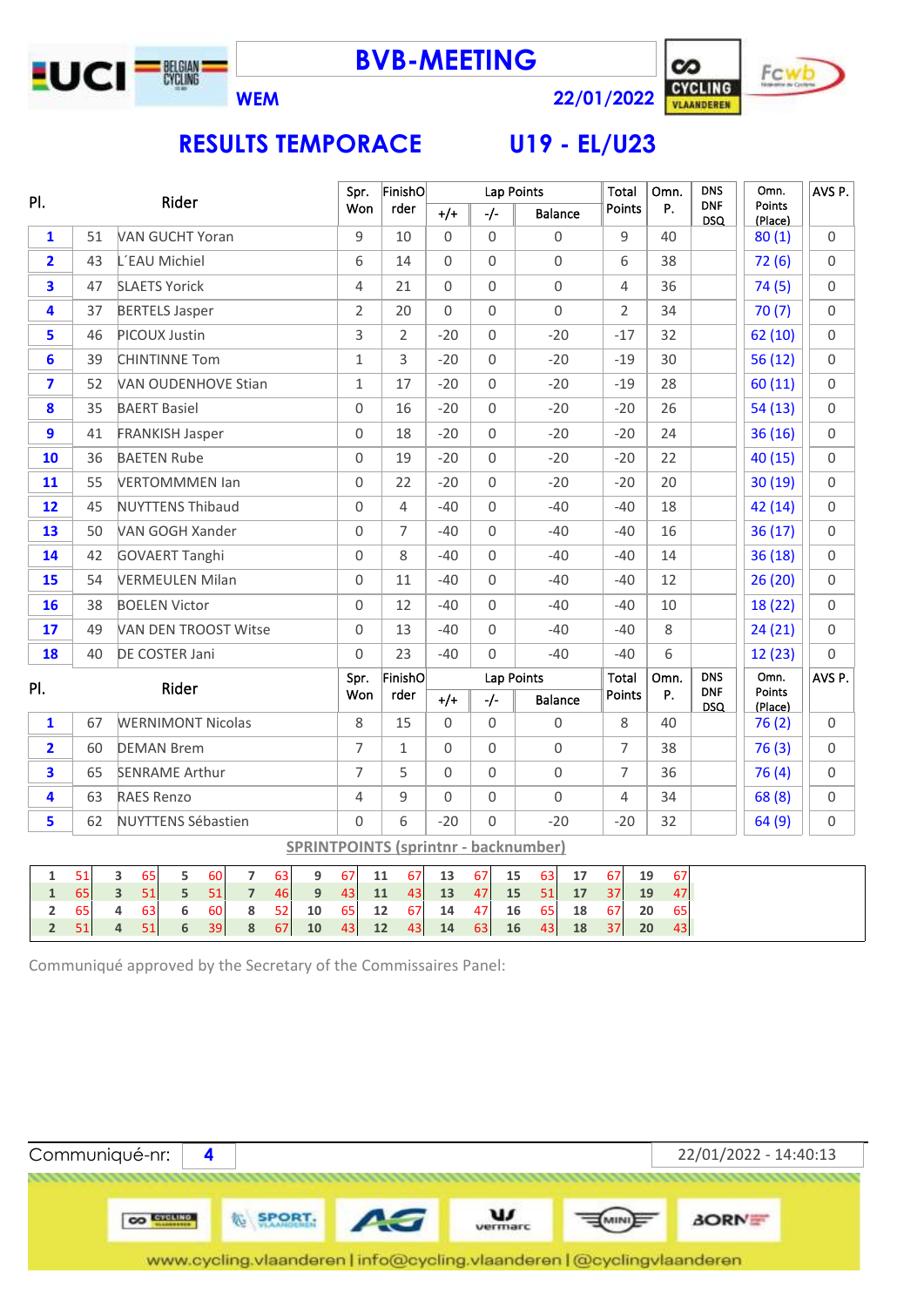

**INTERMEDIATE CLASSIFICATION**

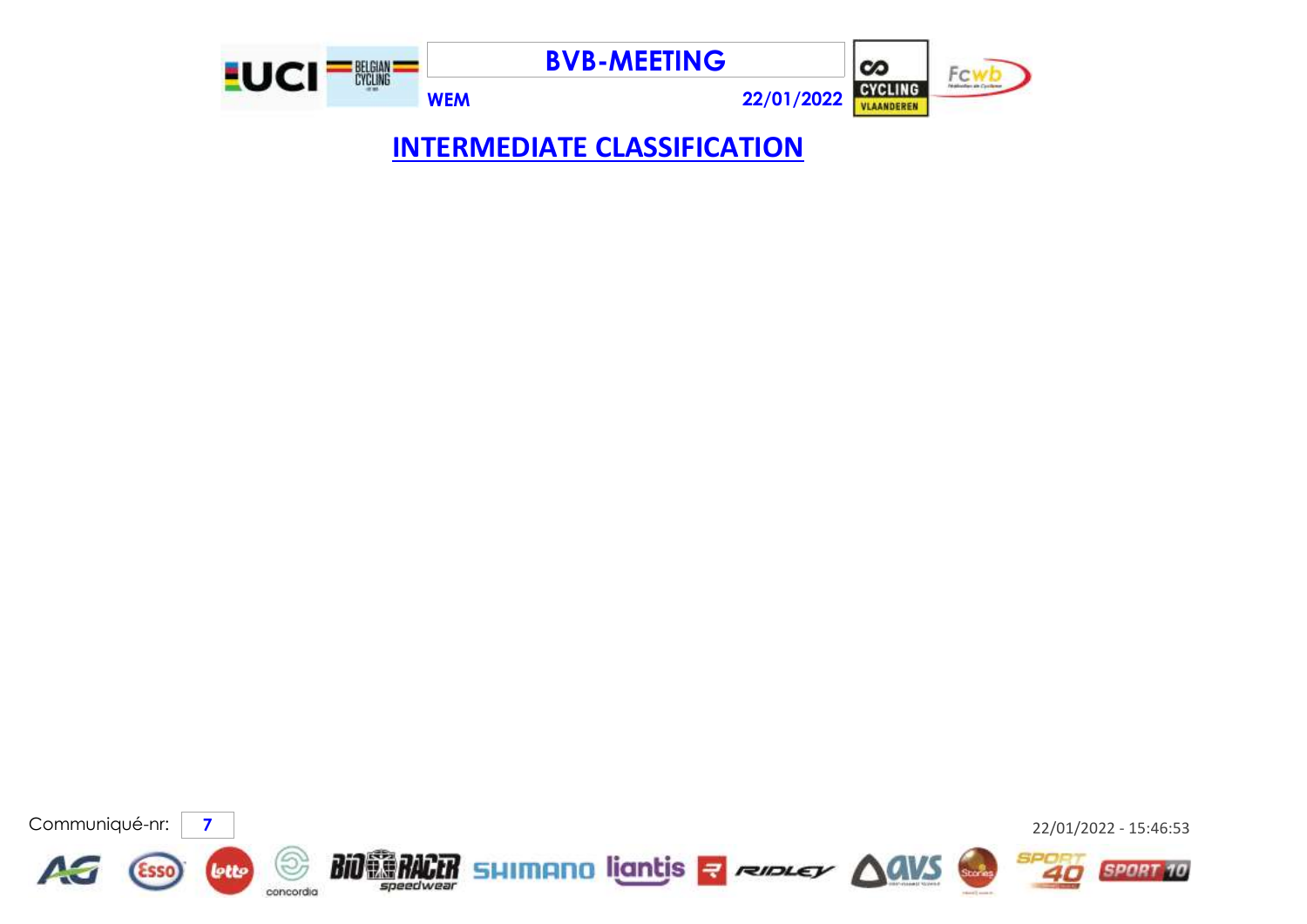

**WEM 22/01/2022**



## **INTERMEDIATE CLASSIFICATION**

 *U17* OMNIUM Pl. R.Nr. and Rider the Scribter Time / Other Scr Temp Elim. Pointsrace Tot. Omn. Points 1 AERNOUTS Nicolas 0 0 000 0 000 0 000 0 000 40 40 0 16 0 0 <mark>96</mark> 23 VAN DAMME Thibaut 0 0 0 0 0 0 0 0 0 0 0 0 0 38 32 0 12 0 0 **82**  16 HUYSMANS Nolan 0 <sup>000</sup> 0 <sup>000</sup> 0 <sup>000</sup> 0 30 38 0 4 0 0 <mark>72</mark> 26 VAN DYCK Jarne 0 <sup>0000</sup> 0 <sup>0000</sup> 0 <sup>000</sup> 0 <sup>000</sup> 26 34 0 10 0 0 <mark>70</mark> 12 D'HOOGHE Nicolas 0 0 0 0 0 0 0 0 0 0 0 0 0 36 30 0 4 0 0 <mark>70</mark> 30 WEYTS Louis 0 0 0 0 32 28 0 2 0 0 **62** <sup>000</sup> <sup>000</sup> <sup>000</sup> <sup>000</sup> 21 PUYPE Bram 0 0 0 0 22 36 0 1 0 0 **59** <sup>000</sup> <sup>000</sup> <sup>000</sup> <sup>000</sup> 20 METTEPENNINGEN Arne 0 0 000 0 000 0 000 0 000 34 20 0 0 0 0 0 54 9 DE BODE Staf 0 0 000 0 000 0 000 0 000 24 24 0 5 0 0 5 53 4 BRUYNOOGHE Mathis 0 0 0 0 0 0 0 0 0 0 0 0 0 28 18 0 1 0 0 47 19 LOUAGIE Matti 0 0 0 0 14 26 0 0 0 0 **40** <sup>000</sup> <sup>000</sup> <sup>000</sup> <sup>000</sup> 25 VAN DER VURST Kobe 0 0 0 0 0 0 0 0 0 0 0 0 0 0 0 0 38 10 DE MOOR Andres 0 0 000 0 000 0 000 0 18 14 0 0 0 0 32 17 LANGBEEN Ludovic 0 0 0 0 20 8 0 0 0 0 **28** <sup>000</sup> <sup>000</sup> <sup>000</sup> <sup>000</sup> 3 BOSSAER Xander 0 <sup>000</sup> 0 <sup>000</sup> 0 <sup>000</sup> 0 10 16 0 0 0 <mark>26</mark> 7 DAIX Guilaume 0 0 0 0 12 12 0 0 0 0 **24** <sup>000</sup> <sup>000</sup> <sup>000</sup> <sup>000</sup> 5 BUYSSE Beluy 0 0 0 0 1 10 0 0 0 0 **11** <sup>000</sup> <sup>000</sup> <sup>000</sup> <sup>000</sup> 14 FEYS Devlin 0 <sup>000</sup> 0 <sup>000</sup> 0 <sup>000</sup> 0 8 2 0 0 0 <mark>10</mark> 24 VAN DE PERRE Harry 0  $\frac{1000}{0}$  0  $\frac{1000}{0}$  0  $\frac{1000}{0}$  0  $\frac{1000}{0}$  2 6 0 0 0 0 **8**  000 0 000 0 000 0 000 2 BERTELS Witse 0 0 0 0 1 4 0 0 0 0 **5** 000 0 000 0 000 0 000 22 SCHELLEMANS Cyril 0 0 0 0 0 0 0 0 0 0 0 0 0 0 0 0 5 000 0 000 0 000 0 000

lotto

concordia



Communiqué-nr: **7** 22/01/2022 - 15:46:54



 $\mathit{BiO}$   $\mathbb{E}$   $\mathit{F}$   $\mathit{A}$   $\mathit{C}$   $\mathit{C}$   $\mathit{F}$   $\mathit{C}$   $\mathit{C}$   $\mathit{C}$   $\mathit{C}$   $\mathit{C}$   $\mathit{C}$   $\mathit{C}$   $\mathit{C}$   $\mathit{C}$   $\mathit{C}$   $\mathit{C}$   $\mathit{C}$   $\mathit{C}$   $\mathit{C}$   $\mathit{C}$   $\mathit{C}$   $\mathit{C}$   $\mathit$ sneerlweal

EUCI<sup>= N</sup>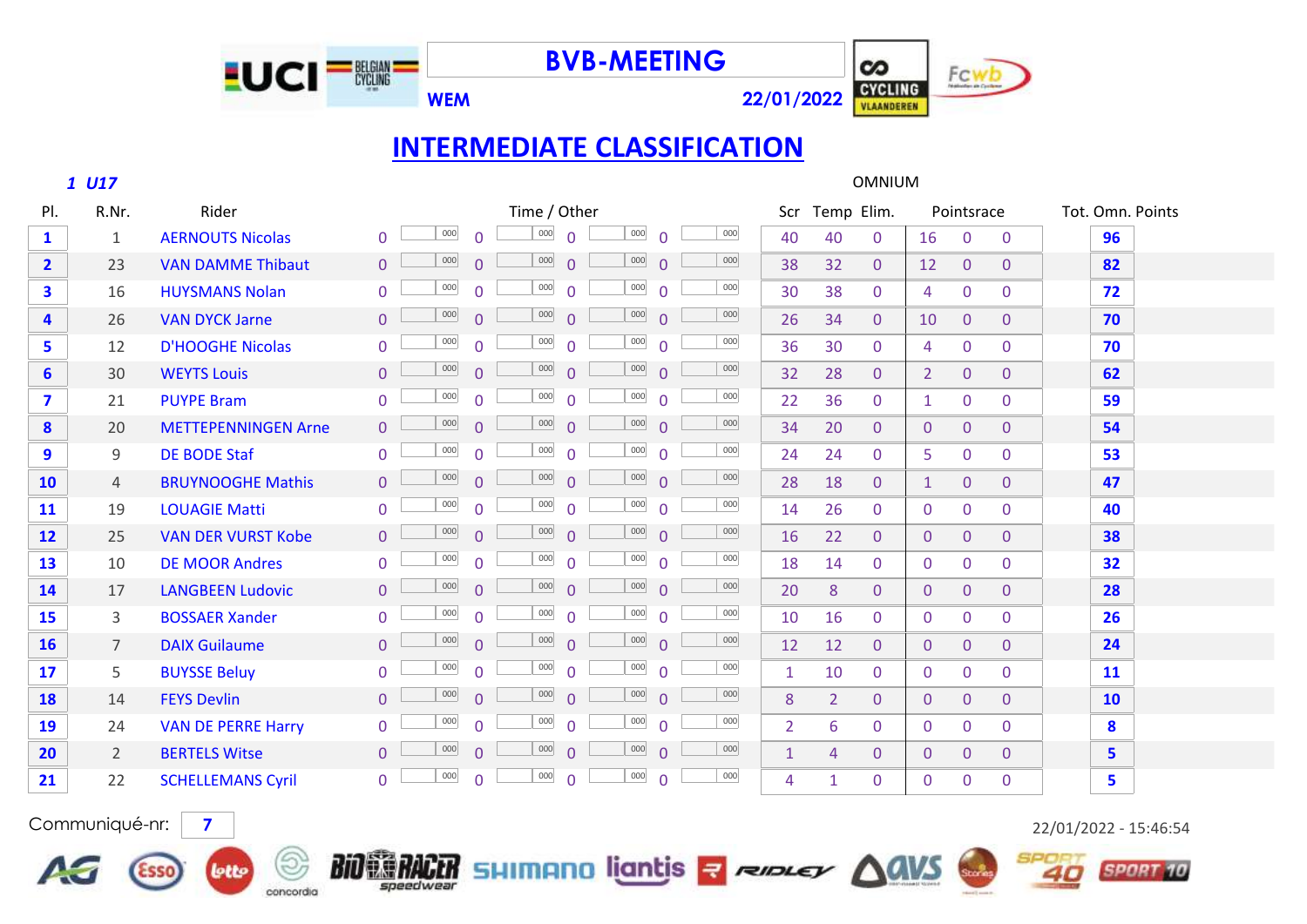|    |    |                         | SEL GIAN<br>Cycline |               |                                    | <b>BVB-MEETING</b> |            | တ              |   | ĦС                    |       |
|----|----|-------------------------|---------------------|---------------|------------------------------------|--------------------|------------|----------------|---|-----------------------|-------|
|    |    |                         |                     | <b>WEM</b>    |                                    |                    | 22/01/2022 | <b>CYCLING</b> |   |                       |       |
|    |    |                         |                     |               | <b>INTERMEDIATE CLASSIFICATION</b> |                    |            |                |   |                       |       |
| 22 | 15 | <b>SUCAET Remi</b>      | $\Omega$            | 000           | 000<br>$\cap$                      | 000                | 000        |                |   | $-20$<br><sup>n</sup> | $-18$ |
| 23 | 13 | <b>EECKHOUT Maarten</b> | $\overline{0}$      | 000<br>$\cap$ | 000<br>$\Omega$                    | 000<br>$\Omega$    | 000<br>h   |                | 0 | $-40$<br>O.           | $-33$ |
| 24 | h. | <b>COLLARD Ernesto</b>  | $\mathbf{0}$        | 000<br>$\cap$ | 000<br>$\cap$                      | 000                | 000        |                |   | $-100$                | -98   |

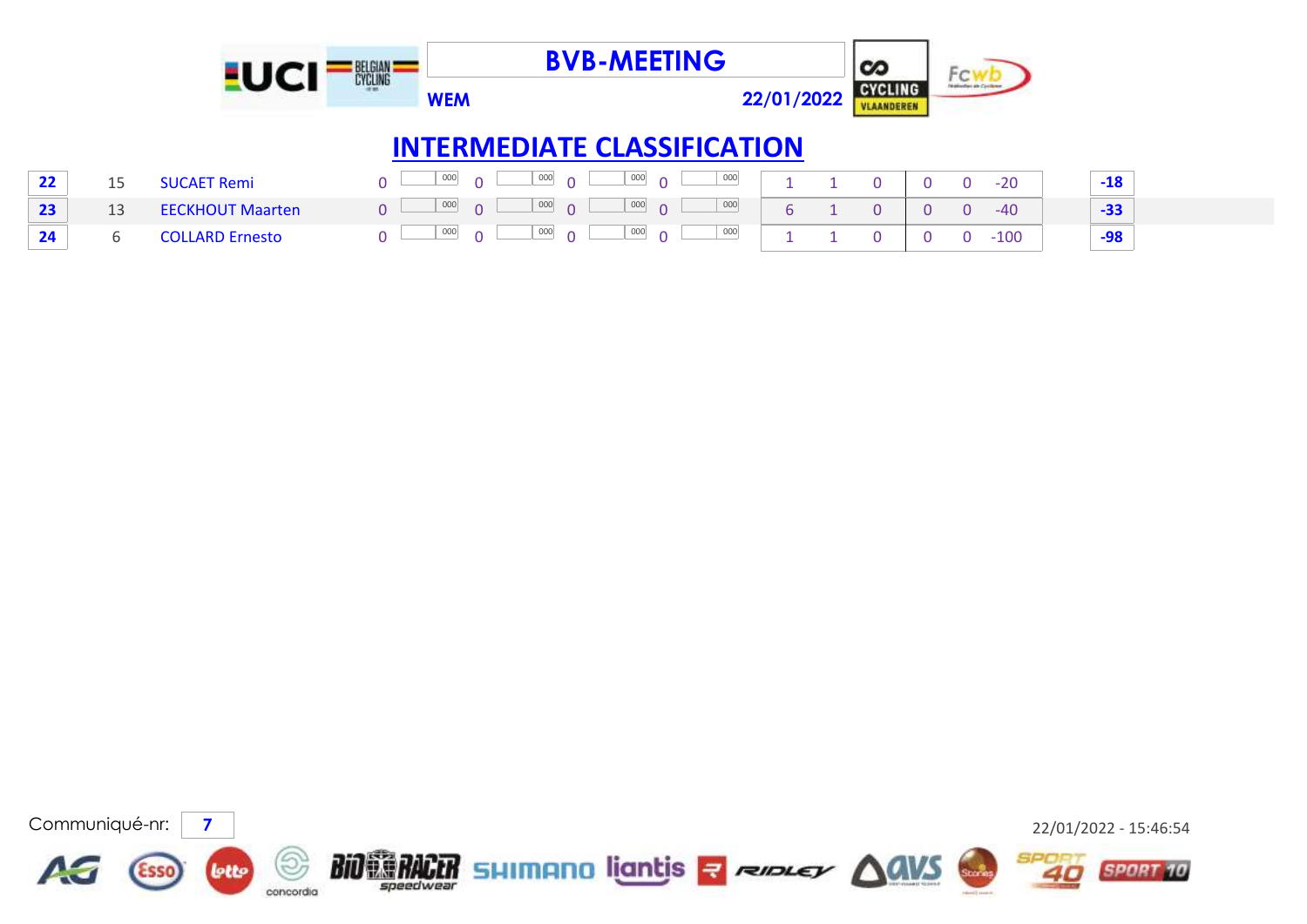

**INTERMEDIATE CLASSIFICATION**

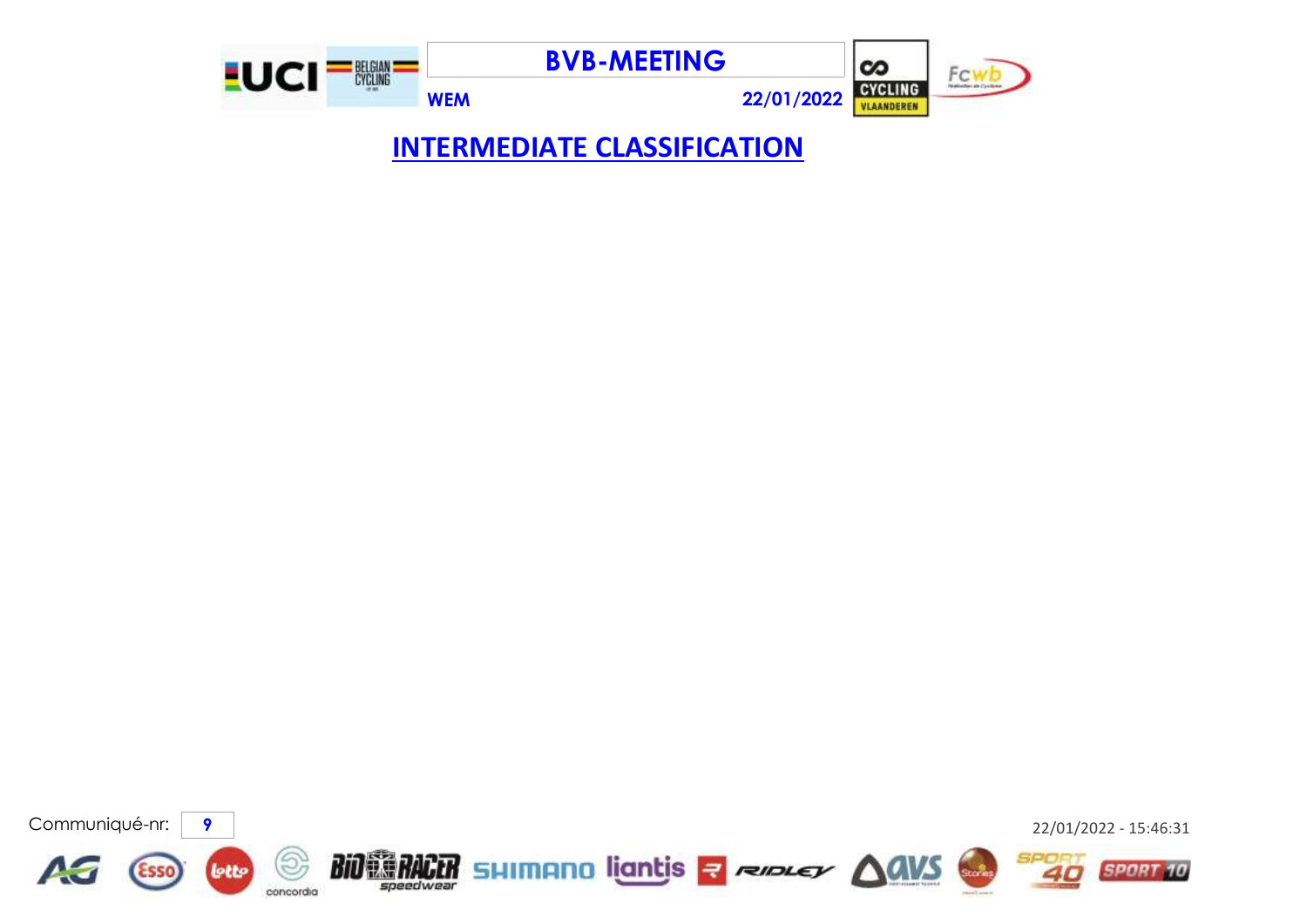

**WEM 22/01/2022**



# **INTERMEDIATE CLASSIFICATION**

### *U19 - EL/U23* OMNIUM

concordia

| PI.                     | R.Nr.                                                                                                                  | Rider                       |                                             | Time / Other                               |     | Scr | Temp Elim.           | Pointsrace                       | Tot. Omn. Points           |  |
|-------------------------|------------------------------------------------------------------------------------------------------------------------|-----------------------------|---------------------------------------------|--------------------------------------------|-----|-----|----------------------|----------------------------------|----------------------------|--|
| $\mathbf{1}$            | 37                                                                                                                     | <b>BERTELS Jasper</b>       | 000<br>$\Omega$<br>$\overline{0}$           | 000<br>000<br>$\Omega$<br>$\Omega$         | 000 | 36  | 34<br>$\overline{0}$ | 16<br>20                         | 106<br>$\overline{0}$      |  |
| $\overline{2}$          | 43                                                                                                                     | L'EAU Michiel               | 000<br>$\overline{0}$<br>$\Omega$           | 000<br>000<br>$\Omega$<br>$\Omega$         | 000 | 34  | 38<br>$\mathbf{0}$   | $\overline{0}$<br>18             | $\overline{0}$<br>90       |  |
| $\mathbf{3}$            | 47                                                                                                                     | <b>SLAETS Yorick</b>        | $000\,$<br>$\Omega$<br>$\overline{0}$       | 000<br>000<br>$\Omega$<br>$\Omega$         | 000 | 38  | 36<br>$\mathbf{0}$   | $\mathbf 0$<br>16                | $\mathbf 0$<br>90          |  |
| $\overline{\mathbf{4}}$ | 46                                                                                                                     | <b>PICOUX Justin</b>        | 000<br>$\Omega$<br>$\overline{0}$           | 000<br>000<br>$\Omega$<br>$\Omega$         | 000 | 30  | 32<br>$\Omega$       | 13<br>$\overline{0}$             | $\overline{0}$<br>75       |  |
| 5                       | 52                                                                                                                     | <b>VAN OUDENHOVE Stian</b>  | 000<br>$\overline{0}$<br>$\Omega$           | $000\,$<br>000<br>$\Omega$<br>$\Omega$     | 000 | 32  | 28<br>$\overline{0}$ | $\mathbf 0$<br>$\overline{7}$    | $\overline{0}$<br>67       |  |
| 6                       | 35                                                                                                                     | <b>BAERT Basiel</b>         | 000<br>$\overline{0}$<br>$\Omega$           | 000<br>000<br>$\Omega$<br>$\Omega$         | 000 | 28  | 26<br>$\overline{0}$ | $\mathbf{0}$<br>$\overline{4}$   | $\overline{0}$<br>58       |  |
| $\overline{\mathbf{z}}$ | 39                                                                                                                     | <b>CHINTINNE Tom</b>        | $000\,$<br>$\overline{0}$<br>$\overline{0}$ | 000<br>000<br>$\Omega$<br>$\Omega$         | 000 | 26  | 30<br>$\overline{0}$ | $\overline{2}$<br>$\mathbf 0$    | $-20$<br>38                |  |
| 8                       | 41                                                                                                                     | <b>FRANKISH Jasper</b>      | 000<br>$\overline{0}$<br>$\overline{0}$     | 000<br>000<br>$\Omega$<br>$\Omega$         | 000 | 12  | 24<br>$\mathbf{0}$   | $\overline{2}$<br>$\mathbf{0}$   | $\overline{0}$<br>38       |  |
| 9                       | 49                                                                                                                     | <b>VAN DEN TROOST Witse</b> | 000<br>$\overline{0}$<br>$\overline{0}$     | $000\,$<br>$000\,$<br>$\Omega$<br>$\Omega$ | 000 | 16  | 8<br>$\mathbf{0}$    | $\mathbf 0$<br>5                 | $\mathbf{0}$<br>29         |  |
| 10                      | 54                                                                                                                     | <b>VERMEULEN Milan</b>      | 000<br>$\Omega$<br>$\Omega$                 | 000<br>000<br>$\Omega$<br>$\Omega$         | 000 | 14  | 12<br>$\Omega$       | $\mathbf{0}$<br>$\mathbf{1}$     | $\overline{0}$<br>27       |  |
| 11                      | 36                                                                                                                     | <b>BAETEN Rube</b>          | 000<br>$\Omega$<br>$\Omega$                 | 000<br>$000\,$<br>$\Omega$<br>$\Omega$     | 000 | 18  | 22<br>$\mathbf{0}$   | $\mathbf 0$<br>$\mathbf{0}$      | $-20$<br>20                |  |
| 12                      | 50                                                                                                                     | <b>VAN GOGH Xander</b>      | 000<br>$\Omega$<br>$\Omega$                 | 000<br>000<br>$\Omega$<br>$\Omega$         | 000 | 20  | 16<br>$\Omega$       | $\overline{0}$<br>$\overline{0}$ | $-20$<br><b>16</b>         |  |
| 13                      | 45                                                                                                                     | <b>NUYTTENS Thibaud</b>     | 000<br>$\overline{0}$<br>$\Omega$           | 000<br>000<br>$\Omega$<br>$\Omega$         | 000 | 24  | 18<br>$\Omega$       | $\mathbf 0$<br>$\mathbf{0}$      | $\overline{2}$<br>$-40$    |  |
| 14                      | 38                                                                                                                     | <b>BOELEN Victor</b>        | 000<br>$\overline{0}$<br>$\Omega$           | 000<br>000<br>$\Omega$<br>$\Omega$         | 000 | 8   | 10<br>$\overline{0}$ | $\mathbf{0}$<br>$\overline{0}$   | $-2$<br>$-20$              |  |
| <b>15</b>               | 55                                                                                                                     | <b>VERTOMMMEN Ian</b>       | 000<br>$\Omega$<br>$\Omega$                 | 000<br>000<br>$\Omega$<br>$\Omega$         | 000 | 10  | 20<br>$\Omega$       | $\mathbf 0$<br>3                 | $-40$<br>$-7$              |  |
| <b>16</b>               | 40                                                                                                                     | DE COSTER Jani              | 000<br>$\Omega$<br>$\overline{0}$           | 000<br>000<br>$\Omega$<br>$\Omega$         | 000 | 6   | 6<br>$\mathbf{0}$    | $\overline{0}$<br>$\overline{0}$ | $-40$<br>$-28$             |  |
| 17                      | 42                                                                                                                     | <b>GOVAERT Tanghi</b>       | 000<br>$\overline{0}$<br>$\Omega$           | $000\,$<br>$000\,$<br>$\Omega$<br>$\Omega$ | 000 | 22  | 14<br>$\Omega$       | $\Omega$<br>$\Omega$             | $-80$<br>$-44$             |  |
| PI.                     | R.Nr.                                                                                                                  | Rider                       |                                             | Time / Other                               |     | Scr | Temp Elim.           | Pointsrace                       | Tot. Omn. Points           |  |
| $\mathbf{1}$            | 60                                                                                                                     | <b>DEMAN Brem</b>           | 000<br>$\overline{0}$<br>$\Omega$           | 000<br>000<br>$\Omega$<br>$\Omega$         | 000 | 38  | 38<br>$\overline{0}$ | 20<br>20                         | <b>116</b><br>$\mathbf{0}$ |  |
| $\overline{2}$          | 63                                                                                                                     | <b>RAES Renzo</b>           | 000<br>$\overline{0}$<br>$\Omega$           | 000<br>000<br>$\Omega$<br>$\Omega$         | 000 | 34  | 34<br>$\overline{0}$ | 20<br>22                         | $\mathbf{0}$<br><b>110</b> |  |
| $\overline{\mathbf{3}}$ | 67                                                                                                                     | <b>WERNIMONT Nicolas</b>    | 000<br>$\Omega$<br>$\overline{0}$           | 000<br>000<br>$\Omega$<br>$\Omega$         | 000 | 36  | 40<br>$\Omega$       | 29<br>$\mathbf 0$                | $\mathbf 0$<br>105         |  |
|                         | Communiqué-nr:<br>9<br>22/01/2022 - 15:46:31<br>BIO ERACER SHIMANO liantis - Reserver AGVS<br>lette<br><b>SPORT 10</b> |                             |                                             |                                            |     |     |                      |                                  |                            |  |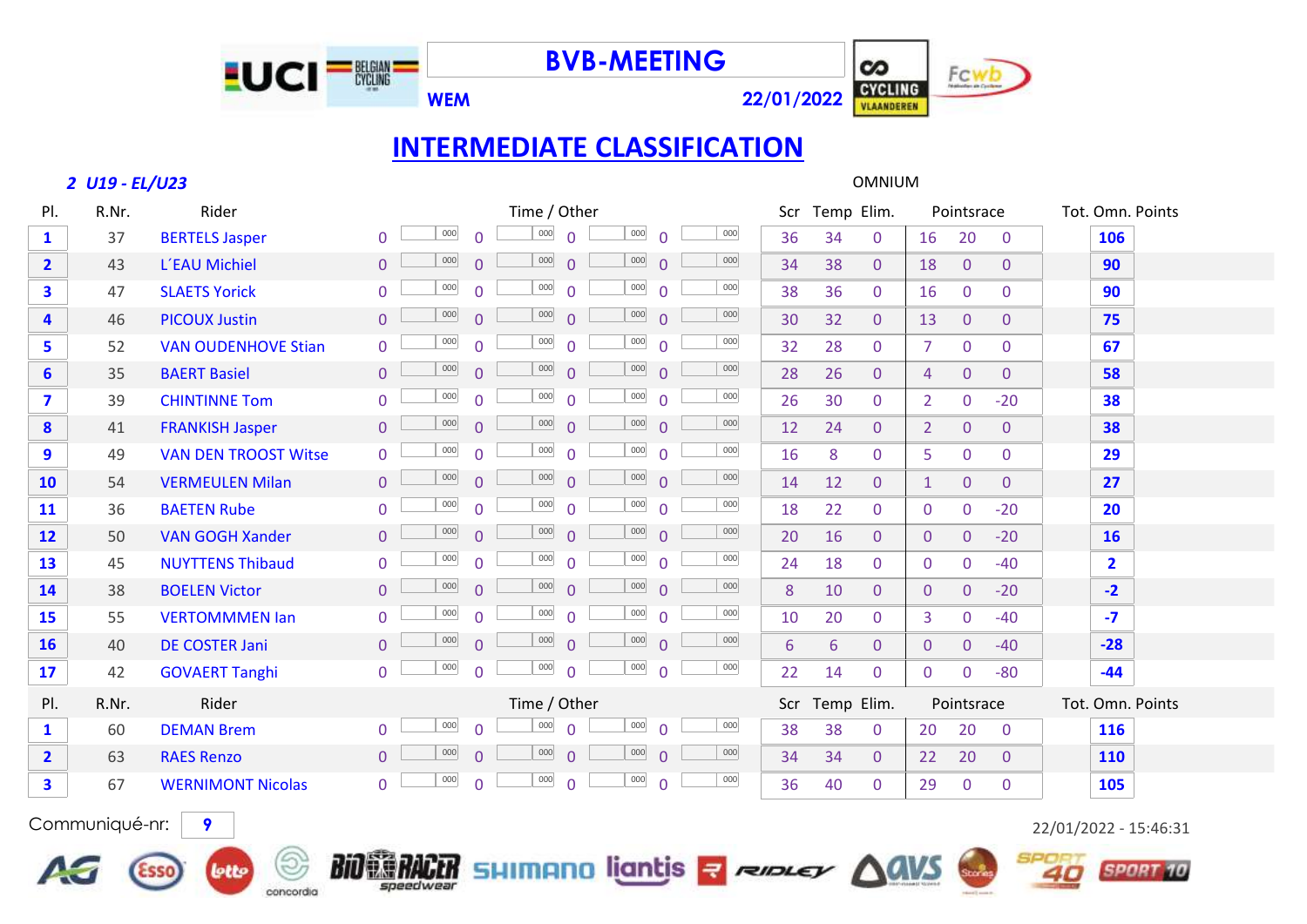|     |                | <b>EUCI</b>               | BELGIAN<br>CYCLING<br><b>WEM</b> | <b>BVB-MEETING</b>                             |     | 22/01/2022 | ∞<br><b>CYCLING</b><br>VLAANDEREN |    | Fcwb           |                |                  |  |
|-----|----------------|---------------------------|----------------------------------|------------------------------------------------|-----|------------|-----------------------------------|----|----------------|----------------|------------------|--|
|     |                |                           |                                  | <b>INTERMEDIATE CLASSIFICATION</b>             |     |            |                                   |    |                |                |                  |  |
| 4   | 65             | <b>SENRAME Arthur</b>     | 000                              | 000<br>000<br>$\Omega$<br>$\Omega$             | 000 | 36<br>40   | $\overline{0}$                    | 21 | $\Omega$       | $\Omega$       | 97               |  |
| 5   | 62             | <b>NUYTTENS Sébastien</b> | 000<br>$\overline{0}$            | 000<br>000<br>$\Omega$<br>$\Omega$<br>$\Omega$ | 000 | 32<br>32   | $\overline{0}$                    |    | $\overline{0}$ | $\overline{0}$ | 71               |  |
|     | 2 U19 - EL/U23 |                           |                                  |                                                |     |            | OMNIUM                            |    |                |                |                  |  |
| PI. | R.Nr.          | Rider                     |                                  | Time / Other                                   |     | Scr        | Temp Elim.                        |    | Pointsrace     |                | Tot. Omn. Points |  |
|     | 51             | <b>VAN GUCHT Yoran</b>    | 000                              | 000<br>000<br>$\cap$<br>$\Omega$<br>$\Omega$   | 000 | 40<br>40   | $\overline{0}$                    | 16 | $\Omega$       | $\Omega$       | 96               |  |

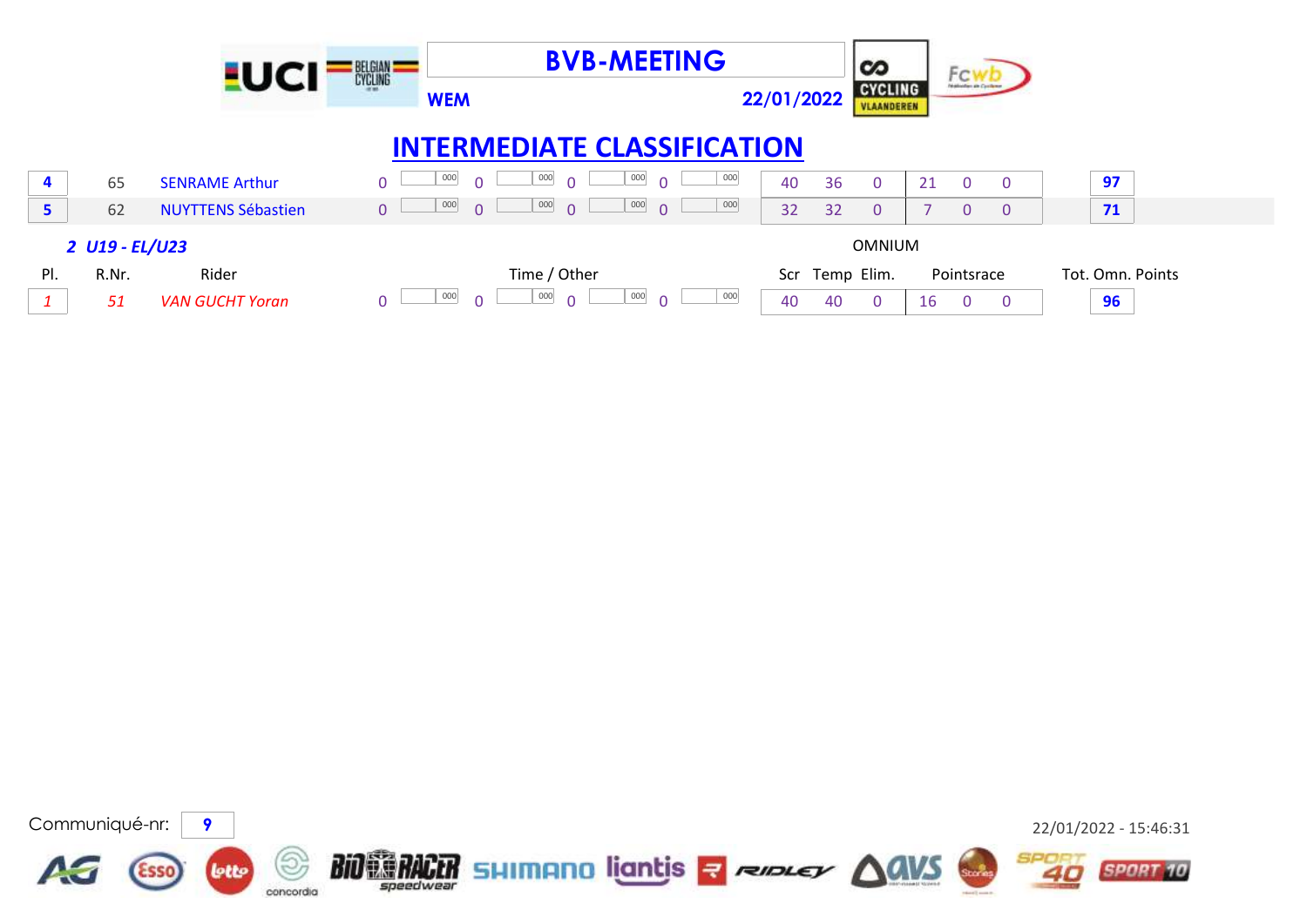

**BVB-MEETING**





**RESULTS POINTSRACE/OMNIUM U17**

| PI.            |                | Rider                      | Spr.           | FinishO        |              |                     | Lap Points          | Total          | Omn.  | <b>DNS</b>               | <b>AVS</b>          |
|----------------|----------------|----------------------------|----------------|----------------|--------------|---------------------|---------------------|----------------|-------|--------------------------|---------------------|
|                |                |                            | Point          | rder           | $+/-$        | $-/-$               | <b>Balance</b>      | Points         | Ρ.    | <b>DNF</b><br><b>DSQ</b> | Points              |
| $\mathbf{1}$   | $\mathbf{1}$   | <b>AERNOUTS Nicolas</b>    | 16             | $\mathbf{1}$   | $\mathbf{0}$ | $\Omega$            | $\mathbf 0$         | 16             | 96    |                          | $\mathsf 0$         |
| $\overline{2}$ | 23             | <b>VAN DAMME Thibaut</b>   | 12             | $\overline{2}$ | $\Omega$     | $\mathsf{O}\xspace$ | $\mathbf 0$         | 12             | 82    |                          | $\mathsf{O}$        |
| 3              | 16             | <b>HUYSMANS Nolan</b>      | $\overline{4}$ | 3              | $\Omega$     | $\mathsf{O}\xspace$ | $\mathbf 0$         | $\overline{4}$ | 72    |                          | $\mathsf{O}$        |
| 4              | 26             | <b>VAN DYCK Jarne</b>      | 10             | $\overline{7}$ | $\Omega$     | $\Omega$            | $\mathbf 0$         | 10             | 70    |                          | $\Omega$            |
| 5              | 12             | D'HOOGHE Nicolas           | $\overline{4}$ | 11             | $\Omega$     | $\Omega$            | $\mathsf{O}\xspace$ | $\overline{4}$ | 70    |                          | $\Omega$            |
| 6              | 30             | <b>WEYTS Louis</b>         | $\overline{2}$ | 4              | $\Omega$     | $\overline{0}$      | $\mathsf{O}\xspace$ | $\overline{2}$ | 62    |                          | $\mathbf{0}$        |
| $\overline{7}$ | 21             | <b>PUYPE Bram</b>          | $\mathbf{1}$   | 9              | $\mathbf 0$  | $\overline{0}$      | $\mathsf{O}\xspace$ | $\mathbf{1}$   | 59    |                          | $\mathbf 0$         |
| 8              | 20             | <b>METTEPENNINGEN Arne</b> | $\Omega$       | 6              | $\Omega$     | $\Omega$            | $\mathbf 0$         | $\mathbf 0$    | 54    |                          | $\mathsf{O}$        |
| 9              | 9              | DE BODE Staf               | 5              | 20             | $\Omega$     | $\Omega$            | $\mathbf 0$         | 5              | 53    |                          | $\mathsf{O}$        |
| 10             | $\overline{4}$ | <b>BRUYNOOGHE Mathis</b>   | $\mathbf{1}$   | 5              | $\mathbf{0}$ | $\mathbf 0$         | $\mathbf 0$         | $\mathbf{1}$   | 47    |                          | $\mathsf{O}$        |
| 11             | 19             | <b>LOUAGIE Matti</b>       | $\Omega$       | 16             | $\Omega$     | $\Omega$            | $\mathsf{O}\xspace$ | $\Omega$       | 40    |                          | $\mathbf 0$         |
| 12             | 25             | VAN DER VURST Kobe         | $\Omega$       | 22             | $\Omega$     | $\Omega$            | $\mathbf 0$         | $\mathbf 0$    | 38    |                          | $\Omega$            |
| 13             | 10             | <b>DE MOOR Andres</b>      | $\Omega$       | 14             | $\Omega$     | $\Omega$            | $\mathbf 0$         | $\mathbf 0$    | 32    |                          | $\Omega$            |
| 14             | 17             | <b>LANGBEEN Ludovic</b>    | $\overline{0}$ | 17             | $\Omega$     | $\Omega$            | $\mathsf{O}\xspace$ | $\mathbf 0$    | 28    |                          | $\mathbf 0$         |
| 15             | 3              | <b>BOSSAER Xander</b>      | $\Omega$       | 12             | $\Omega$     | $\Omega$            | $\mathbf 0$         | $\mathbf 0$    | 26    |                          | $\mathbf 0$         |
| 16             | $\overline{7}$ | <b>DAIX Guilaume</b>       | $\Omega$       | 13             | $\Omega$     | $\mathsf{O}$        | $\mathsf{O}\xspace$ | $\mathbf 0$    | 24    |                          | $\mathbf 0$         |
| 17             | 5              | <b>BUYSSE Beluy</b>        | $\Omega$       | 15             | $\Omega$     | $\Omega$            | $\mathbf 0$         | $\mathbf 0$    | 11    |                          | $\mathbf 0$         |
| 18             | 14             | <b>FEYS Devlin</b>         | $\overline{0}$ | 18             | $\Omega$     | $\mathsf{O}\xspace$ | $\mathbf 0$         | $\mathbf 0$    | 10    |                          | $\mathbf 0$         |
| 19             | 24             | VAN DE PERRE Harry         | $\Omega$       | 19             | $\mathbf{0}$ | $\Omega$            | $\mathbf 0$         | $\Omega$       | 8     |                          | $\Omega$            |
| 20             | $\overline{2}$ | <b>BERTELS Witse</b>       | $\Omega$       | 8              | $\Omega$     | $\Omega$            | $\mathbf 0$         | $\Omega$       | 5     |                          | $\mathbf 0$         |
| 21             | 22             | <b>SCHELLEMANS Cyril</b>   | $\Omega$       | 21             | $\Omega$     | $\Omega$            | $\Omega$            | $\Omega$       | 5     |                          | $\mathbf 0$         |
| 22             | 15             | <b>SUCAET Remi</b>         | $\Omega$       | 10             | $\Omega$     | $-20$               | $-20$               | $-20$          | $-18$ |                          | $\mathbf 0$         |
| 23             | 13             | <b>EECKHOUT Maarten</b>    | $\Omega$       | 23             | $\mathbf 0$  | $-40$               | $-40$               | $-40$          | $-33$ |                          | $\mathsf{O}\xspace$ |
| 24             | 6              | <b>COLLARD Ernesto</b>     | $\Omega$       | 24             | $\mathbf 0$  | $-100$              | $-100$              | $-100$         | $-98$ |                          | $\mathbf 0$         |

**SPRINTPOINTS (sprintnr - backnumber - points)**

| 1              | 26 | 5 | 3 | 26 | 5  |  |
|----------------|----|---|---|----|----|--|
| 1              | 1  | 3 | 3 | 23 | 3  |  |
| 1              | 12 | 2 | 3 | 12 |    |  |
| 1              | 21 | 1 | 3 | 1  |    |  |
| 2              | q  | 5 | 4 | 1  | 10 |  |
| $\overline{2}$ | 23 |   | 4 | 23 | 6  |  |
| 2              | 1  | 2 | 4 | 16 |    |  |
| $\overline{2}$ |    |   | 4 | 30 |    |  |
|                |    |   |   |    |    |  |

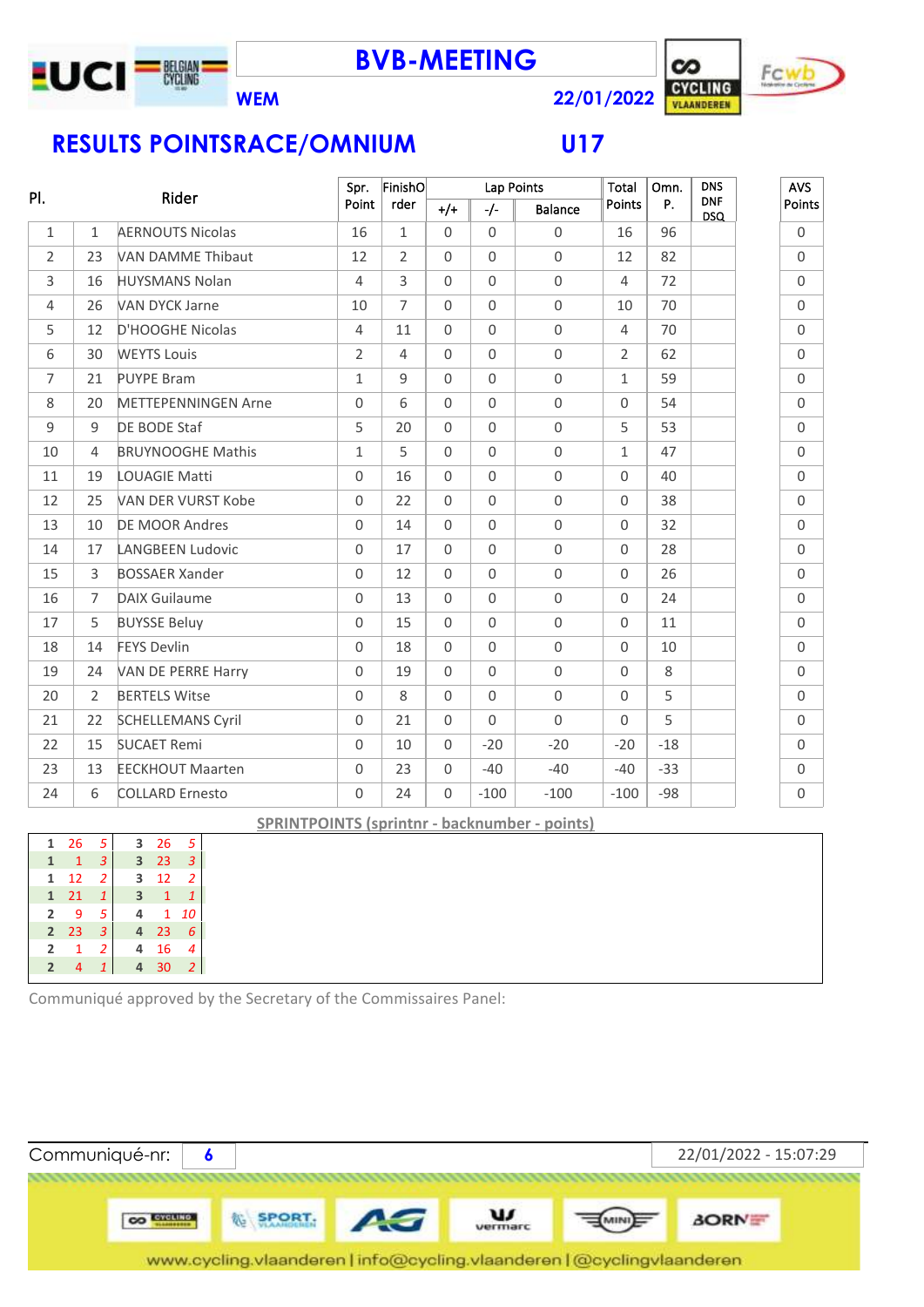





| PI.<br>Rider   |    |                             | Spr.           | FinishO        |                     | Lap Points          |                     | Total          | Omn.           | <b>DNS</b><br><b>DNF</b> | <b>AVS</b>          |
|----------------|----|-----------------------------|----------------|----------------|---------------------|---------------------|---------------------|----------------|----------------|--------------------------|---------------------|
|                |    |                             | Point          | rder           | $+/-$               | $-/-$               | <b>Balance</b>      | Points         | <b>P.</b>      | <b>DSQ</b>               | Points              |
| $\mathbf{1}$   | 37 | <b>BERTELS Jasper</b>       | 16             | 3              | 20                  | $\Omega$            | 20                  | 36             | 106            |                          | $\mathbf 0$         |
| $\overline{2}$ | 43 | L'EAU Michiel               | 18             | $\mathbf{1}$   | $\Omega$            | $\mathbf 0$         | $\mathbf 0$         | 18             | 90             |                          | $\mathsf 0$         |
| 3              | 47 | <b>SLAETS Yorick</b>        | 16             | 10             | 0                   | $\overline{0}$      | $\mathbf 0$         | 16             | 90             |                          | $\mathsf{O}\xspace$ |
| 4              | 46 | PICOUX Justin               | 13             | $\overline{2}$ | 0                   | $\mathsf{O}\xspace$ | $\mathsf{O}\xspace$ | 13             | 75             |                          | $\mathsf 0$         |
| 5              | 52 | <b>VAN OUDENHOVE Stian</b>  | $\overline{7}$ | $\overline{4}$ | $\Omega$            | $\overline{0}$      | $\mathbf 0$         | $\overline{7}$ | 67             |                          | $\mathsf 0$         |
| 6              | 35 | <b>BAERT Basiel</b>         | 4              | 6              | $\Omega$            | $\Omega$            | $\Omega$            | $\overline{4}$ | 58             |                          | $\mathsf{O}\xspace$ |
| 7              | 39 | <b>CHINTINNE Tom</b>        | $\overline{2}$ | 12             | 0                   | $-20$               | $-20$               | $-18$          | 38             |                          | $\mathbf 0$         |
| 8              | 41 | <b>FRANKISH Jasper</b>      | $\overline{2}$ | 14             | $\Omega$            | $\mathsf{O}\xspace$ | $\mathsf{O}\xspace$ | $\overline{2}$ | 38             |                          | $\mathsf 0$         |
| 9              | 49 | <b>VAN DEN TROOST Witse</b> | 5              | 18             | $\Omega$            | $\Omega$            | $\mathbf 0$         | 5              | 29             |                          | $\mathsf{O}\xspace$ |
| 10             | 54 | <b>VERMEULEN Milan</b>      | $\mathbf 1$    | 16             | 0                   | $\overline{0}$      | $\mathbf 0$         | $\mathbf{1}$   | 27             |                          | $\mathsf 0$         |
| 11             | 36 | <b>BAETEN Rube</b>          | 0              | 11             | $\Omega$            | $-20$               | $-20$               | $-20$          | 20             |                          | $\mathsf{O}\xspace$ |
| 12             | 50 | VAN GOGH Xander             | $\Omega$       | 17             | $\Omega$            | $-20$               | $-20$               | $-20$          | 16             |                          | $\mathsf{O}\xspace$ |
| 13             | 45 | <b>NUYTTENS Thibaud</b>     | 0              | 20             | $\mathsf{O}\xspace$ | $-40$               | $-40$               | $-40$          | $\overline{2}$ |                          | $\mathsf 0$         |
| 14             | 38 | <b>BOELEN Victor</b>        | 0              | 15             | $\Omega$            | $-20$               | $-20$               | $-20$          | $-2$           |                          | $\mathsf 0$         |
| 15             | 55 | <b>VERTOMMMEN Ian</b>       | 3              | 19             | $\Omega$            | $-40$               | $-40$               | $-37$          | $-7$           |                          | $\mathsf 0$         |
| 16             | 40 | DE COSTER Jani              | 0              | 22             | $\Omega$            | $-40$               | $-40$               | $-40$          | $-28$          |                          | $\mathbf 0$         |
| 17             | 42 | <b>GOVAERT Tanghi</b>       | 0              | 21             | $\Omega$            | $-80$               | $-80$               | $-80$          | $-44$          |                          | $\mathsf{O}\xspace$ |
| PI.            |    | Rider                       | Spr.           | FinishO        |                     | Lap Points          |                     | <b>Total</b>   | Omn.           | <b>DNS</b>               | AVS                 |
|                |    |                             | Point          | rder           | $+/+$               | $-/-$               | <b>Balance</b>      | Points         | P.             | <b>DNF</b><br><b>DSQ</b> | Points              |
| $\mathbf{1}$   | 60 | <b>DEMAN Brem</b>           | 20             | $\overline{7}$ | 20                  | $\Omega$            | 20                  | 40             | 116            |                          | $\mathbf 0$         |
| $\overline{2}$ | 63 | <b>RAES Renzo</b>           | 22             | 9              | 20                  | $\Omega$            | 20                  | 42             | 110            |                          | $\mathsf 0$         |
| 3              | 67 | <b>WERNIMONT Nicolas</b>    | 29             | 5              | $\Omega$            | $\Omega$            | $\mathbf 0$         | 29             | 105            |                          | $\mathbf 0$         |
| 4              | 65 | <b>SENRAME Arthur</b>       | 21             | 8              | $\Omega$            | $\mathsf{O}\xspace$ | $\mathbf 0$         | 21             | 97             |                          | $\mathbf 0$         |
| 5              | 62 | <b>NUYTTENS Sébastien</b>   | $\overline{7}$ | 13             | 0                   | $\mathbf 0$         | $\mathsf{O}\xspace$ | 7              | 71             |                          | $\mathsf 0$         |
|                |    |                             | Spr.           | FinishO        |                     | Lap Points          |                     | Total          | Omn.           | <b>DNS</b>               | <b>AVS</b>          |
| PI.            |    | Rider                       | Point          | rder           | $+/+$               | $-/-$               | Balance             | Points         | P.             | <b>DNF</b><br><b>DSO</b> | Points              |

DSQ *51 VAN GUCHT Yoran 16 23 0 0 0 16 96 0*

**SPRINTPOINTS (sprintnr - backnumber - points)**

|  |  |  |  | 1 37 5 2 67 5 3 49 5 4 67 5 5 51 5 6 67 5 7 47 5 8 67 10              |  |  |  |  |  |  |  |
|--|--|--|--|-----------------------------------------------------------------------|--|--|--|--|--|--|--|
|  |  |  |  | 1 63 5 2 5 1 5 3 60 5 4 47 5 5 63 5 6 5 2 5 7 6 5 5 8 4 3 10          |  |  |  |  |  |  |  |
|  |  |  |  | 1 60 3   2 63 3   3 63 3   4 65 3   5 60 3   6 65 3   7 62 3   8 46 6 |  |  |  |  |  |  |  |
|  |  |  |  | 1 46 3   2 37 3   3 55 3   4 51 3   5 43 3   6 46 3   7 43 3   8 60 6 |  |  |  |  |  |  |  |
|  |  |  |  | 1 65 2 2 60 2 3 65 2 4 62 2 5 65 2 6 63 2 7 67 2 8 37 4               |  |  |  |  |  |  |  |
|  |  |  |  | 1 47 2 2 47 2 3 39 2 4 37 2 5 37 2 6 51 2 7 41 2 8 65 4               |  |  |  |  |  |  |  |
|  |  |  |  | 1 51 1 2 43 1 3 46 1 4 63 1 5 47 1 6 47 1 7 54 1 8 63 2               |  |  |  |  |  |  |  |
|  |  |  |  | 1 67 1 2 62 1 3 67 1 4 43 1 5 62 1 6 60 1 7 63 1 8 52 2               |  |  |  |  |  |  |  |